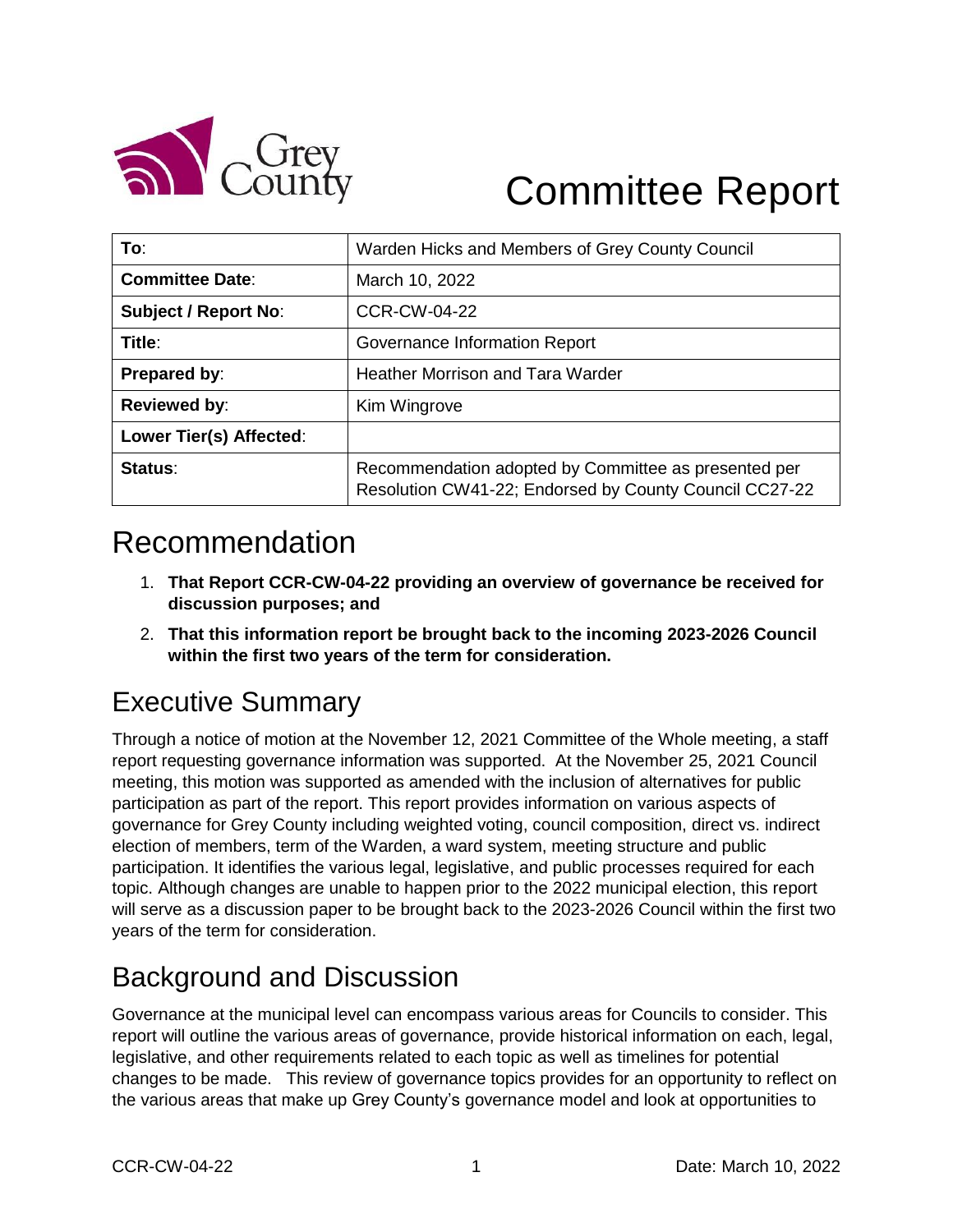enhance, change or maintain where necessary. Earlier work undertaken to consider changes to governance options consistently shows that in order to be successful, there must be a consensus on the need for governance change and goals that would be met by making changes.

Several of the governance items in this report would require broad, formal support via a triple majority before coming into full force and effect. A triple majority is made up of three components:

- A majority of lower tiers
- Those majority of lower tiers must represent a majority of electors
- A majority of Grey County Council

The County's first strategic plan in 2011 included a review of governance options as a strategic priority. A governance task force was struck and a workplan developed. In 2012, report [CAOR-](https://docs.grey.ca/share/s/1JV9waG7S5q8iLJ2igJXOA)[GOV-07-12](https://docs.grey.ca/share/s/1JV9waG7S5q8iLJ2igJXOA) sought Council's support on various areas of governance. Through the Governance Task Force the following changes were made:

- Various subcommittees dissolved including CP Rail Trail Committee, Heritage Committee and Tourism Committee
- Changed the Finance and Personnel Committee name to Corporate Services to better reflect the current county governance

County Council also supported other areas of review to be undertaken at a future time, including:

- Review of the term of Warden
- Indirect or direct election of the Warden
- Council composition, nine versus 18 members
- Evaluation of two-tier versus single tier model

Various reports on these topics have come forward over the past terms of Council and will be highlighted throughout this report within their respective sections so that Council has a history of discussions that have taken place.

As well, over the past 12-14 months, 20 counties were consulted on various aspects related to governance. Council will see throughout this report, the findings of these consultations relative to the various topics.

#### Weighted Votes

The review of weighted votes has been the subject of various staff reports over the years. In 2011 County Council supported the recommendation from the Governance Task Force in support of the current weighted vote structure. Report CCR-CS-20-15 Weighted Voting in Grey [County](https://docs.grey.ca/share/s/dFB69Jg2TOyA2Svs81yYhA) provides some history of weighted voting discussions over the past 14 years. Arising from report CCR-CS-20-15 was Report [CCR-CS-05-16 One Member One Vote](https://docs.grey.ca/share/s/dFB69Jg2TOyA2Svs81yYhA) which supported maintaining the current weighted vote structure with the recommendation being endorsed by Council.

The current system of weighted voting was established in the County of Grey Act, 1993. (The Act) provides that County Council, shall, when a recorded vote is requested, have a weighted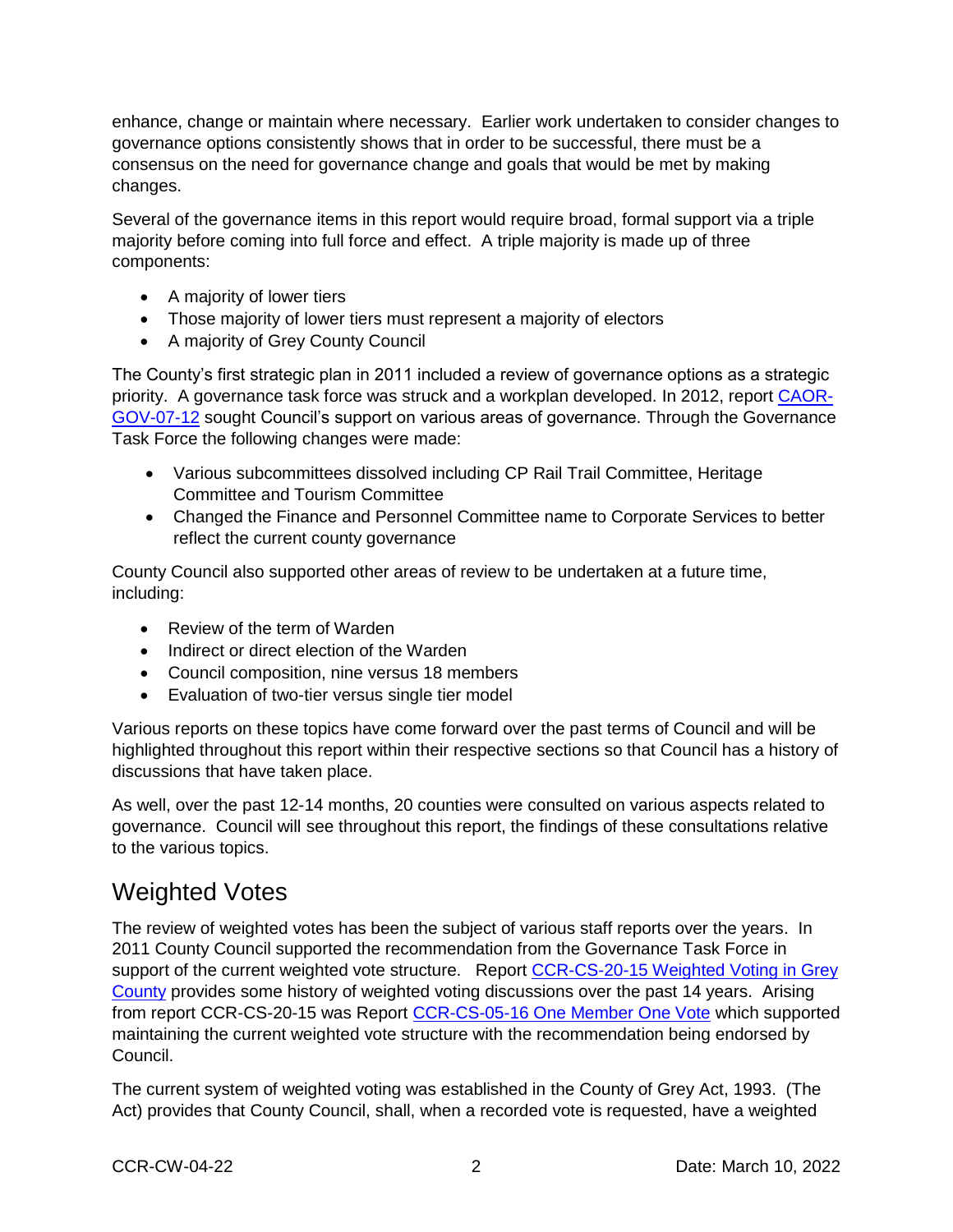vote. A weighted vote may only occur at a County Council or Committee of the Whole meeting. The Act provides that there is one vote for every 1000 electors or part thereof for each member of Council. The Act followed in line with the Municipal Act, 1990 which generally spoke to counties having representation by electors rather than by population.

The number of electors in each municipality is received from the local municipal clerks following each municipal election. The votes are split between the Mayor and Deputy Mayor, with the Mayor receiving the higher amount in the event the vote number is uneven. For example, if a municipality has 6300 electors, they receive 7 votes-the Mayor with 4 and the Deputy Mayor with 3, for 5900 electors, the municipality will receive 6 votes split evenly. Below is a chart showing the 2018 electors and the current weighted votes for each municipality. As a comparison, 2018 and 2021 populations are also included as well as that percent of the vote and what the weighted votes would be if population were used rather than electors.

| Munici-<br>pality                          | Current<br>Electors<br>2018 | Current<br><b>Number</b><br><b>of</b><br>Weighted<br>Votes | $%$ of<br>Vote | 2018<br>Pop'n $1$<br>Forecasted | $%$ of<br>Vote | 2021<br>Pop'n $^2$ | $%$ of<br>Vote | Weighted<br>Votes if<br>Pop'n<br>Used |
|--------------------------------------------|-----------------------------|------------------------------------------------------------|----------------|---------------------------------|----------------|--------------------|----------------|---------------------------------------|
| Owen<br>Sound                              | 15257                       | 16                                                         | 17.8%          | 21,910                          | 22.7%          | 21,612             | 21.4%          | 22                                    |
| <b>West Grey</b>                           | 10941                       | 11                                                         | 12.7%          | 12,870                          | 13.3%          | 13,131             | 13.0%          | 14                                    |
| Town of<br><b>Blue</b><br><b>Mountains</b> | 12066                       | 13                                                         | 14.0%          | 7,260                           | 7.5%           | 9,390              | 9.3%           | 10                                    |
| Southgate                                  | 5852                        | $6\phantom{1}6$                                            | 6.8%           | 7,620                           | 7.9%           | 8,716              | 8.6%           | 9                                     |
| <b>Meaford</b>                             | 10309                       | 11                                                         | 12.0%          | 11,290                          | 11.7%          | 11,485             | 11.4%          | 12                                    |
| Hanover                                    | 5411                        | $6\phantom{1}6$                                            | 6.3%           | 7,890                           | 8.2%           | 7,967              | 7.9%           | 8                                     |
| Georgian<br><b>Bluffs</b>                  | 10195                       | 11                                                         | 11.9%          | 10,780                          | 11.2%          | 11,100             | 11.0%          | 12                                    |
| Grey<br><b>Highlands</b>                   | 9887                        | 10                                                         | 11.5%          | 10,110                          | 10.5%          | 10,424             | 10.3%          | 11                                    |
| Chatsworth                                 | 5964                        | 6                                                          | 6.9%           | 6,800                           | 7.0%           | 7,080              | 7.0%           | 8                                     |

A survey of comparators was compiled as part of the preparation for this report. Of the twenty counties consulted, nine have weighted votes including Haliburton, Hastings, Northumberland, Dufferin, Perth, Renfrew, and Simcoe. Two have partial weighted votes related to financial matters being Essex and Peterborough. Two have no weighted voting those being Elgin, and Middlesex Counties. The remaining seven are unknown.

<sup>1</sup> Hemson Consulting Grey County Growth Management Study Update 2017

<sup>2</sup> 2021 Census Data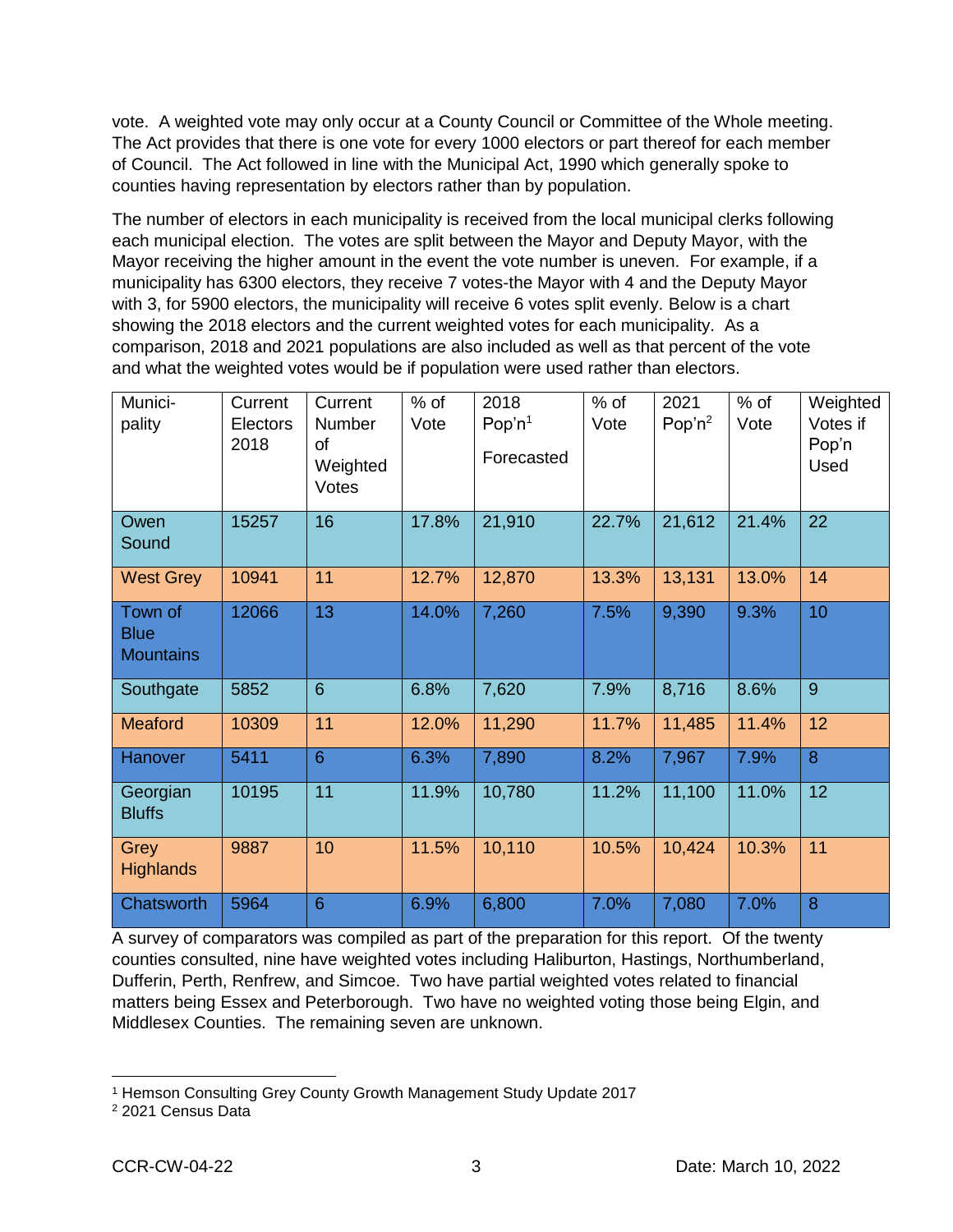If changes to the weighted voting system are to be contemplated, the Municipal Act, 2001 requires a triple majority be received in addition to the holding of a public meeting before a bylaw can be passed to change the method of voting prior to January 1 of the year of a municipal election. In order to allow sufficient time for the required process, staff advise that work to change the weighted voting system should commence in 2024. As well, any changes made to the weighted voting system would not come into effect until the first meeting of council following the next municipal election (December 2026) in accordance with Section 219 (3) of the Municipal Act.

The basis of Canadian democracy is representation by population. It is recommended that to maintain a proportional balance of representation, the weighted voting system remain in place. Should changes be made to the weighted voting system without changes to the representation on Council to support the population in each municipality, the representational balance achieved through the weighted voting system would be lost.

#### Council Composition

Section 218 (1) of the Municipal Act, 2001 authorizes an upper tier municipality to change the composition of its council subject to certain rules:

- 1. There shall be a minimum of five members, one of whom shall be the head of council.
- 2. The head of council shall be elected by general vote, in accordance with the *Municipal Elections Act, 1996*, or shall be appointed by the members of council.
- 3. The members of council, except the head of council, shall be elected in accordance with the *Municipal Elections Act, 1996* to the upper-tier council or to the council of one of its lower-tier municipalities.
- 4. The head of council shall be qualified to be elected as a member of council of the uppertier municipality.
- 5. If the members of council are directly elected to the upper-tier council and not to the council of a lower-tier municipality, the members shall be elected by general vote or wards or by any combination of general vote and wards.
- 6. Each lower-tier municipality shall be represented on the upper-tier council.

The types of changes that can be made include:

- (a) change the number of members of its council that represent one or more of its lower tier municipalities;
- (b) change the method of selecting members of the council, including having members directly elected to the upper-tier council and not to the council of a lower-tier municipality, members elected to serve on both the upper-tier and lower-tier councils, or members elected to the lower-tier councils and appointed to the upper-tier council by the lower-tier municipalities, or a combination of methods of election;
- (c) have a member representing more than one lower tier municipality;
- (d) require that if a member of council is appointed by the members of council as the head of the upper-tier council, the member is no longer entitled to hold office on the council of a lower-tier municipality or any other office on the council of the upper-tier municipality or both; and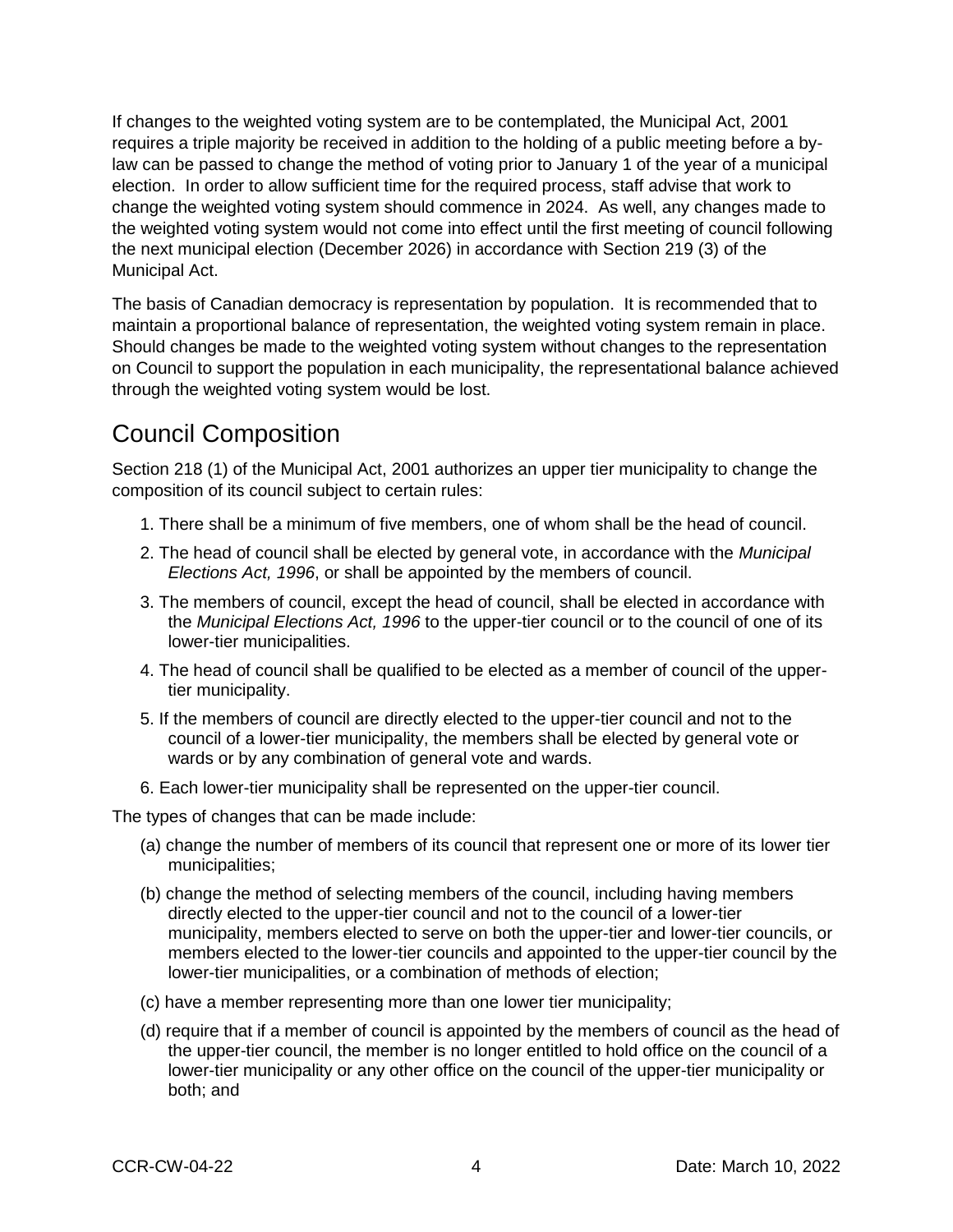(e) require that if a member of council is appointed by the members of council as the head of the upper-tier council, the appointed member must hold office on the council of a lowertier municipality.

Grey County Council currently consists of 18 indirectly elected members who are the mayors and deputy mayors of the nine local municipalities. Membership was reduced in 2001 from 26 down to 18 during amalgamation.

Options for council composition that a future council may wish to look at include:

- 1) reduce membership to nine to reflect one member from each lower tier municipality
- 2) change the number of representatives from each municipality to correlate with the number of electors or population.
- 3) A hybrid approach with indirectly elected mayors and/or deputy Mayors and other directly elected officials

A prior report brought forward in 2017, CCR-CW-08-17 Options for Composition of County [Council and Term of Office of Warden](https://docs.grey.ca/share/s/r9TwYnkzRx6IRgrRWXhfgg) looked at options for composition of council and has been included for reference purposes. One report from 2009 outlines the pros and cons of an 18 member council with two members representing each municipality: [WR-CC-02-09](https://docs.grey.ca/share/s/6_8XlvXKQsemyncrkrqUfw)  [Recommendations to Council on County Governance.](https://docs.grey.ca/share/s/6_8XlvXKQsemyncrkrqUfw)

More recently, [CCR-CW-11-17 Direct Election of Warden](https://docs.grey.ca/share/public?nodeRef=workspace://SpacesStore/9ac3df4e-2257-45a4-8e45-74b0ba79cecf) provides a comprehensive history of governance discussions and other governance considerations that are also included in this staff report.

There are examples of other upper tier council compositions under the next heading, Direct vs Indirect Election. Because of the effect council composition and weighted voting have on representation, the two matters should be considered simultaneously to ensure representation is maintained as is intended.

As per the Municipal Act, 2001, if changes were to be made to council composition, notice of intention to pass such a by-law and a public meeting are required. Further public and municipal consultations would be recommended in order to have fulsome engagement.

A triple majority is also needed for a by-law changing council's composition to be valid. To have changes take place for a new council following the municipal election in October 2026, such a by-law would have to be passed prior to January 1, 2026. Similar to the weighted voting question, the process to change council composition should be initiated in 2024.

#### Direct vs Indirect Election

Currently, Grey County Council is elected indirectly based on their election to the office of Mayor or Deputy Mayor at each of their respective lower tier municipalities. Grey County Council's composition includes the mayors and deputy mayors of each of our nine member municipalities totaling 18 members of Grey County Council. Direct election can be made up of the Warden and/or members of Council.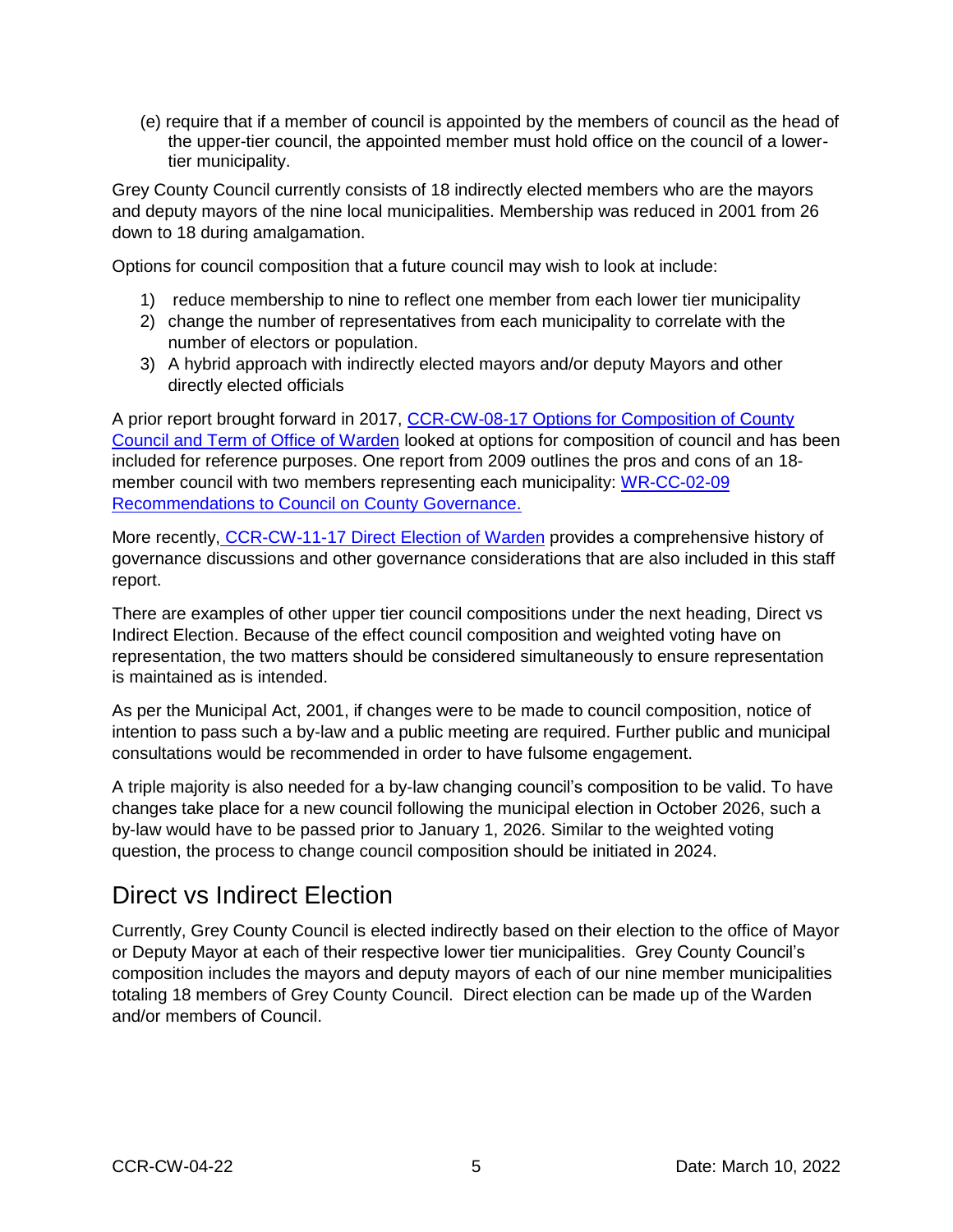#### **Warden**

Grey County's Warden is elected annually from within County Council. Past reports have reviewed the options of moving to the direct election of the Warden during the municipal elections held every four years.

As noted under the Council Composition section, Sections 9, 10 and 11 of The Municipal Act, 2001, as amended, authorizes the upper tier municipality to change the composition of its council subject to several criteria.

As outlined in earlier sections of this report, governance discussions have come before council on several occasions. Report [WR-CC-02-09 Recommendations to Council on County](https://docs.grey.ca/share/s/6_8XlvXKQsemyncrkrqUfw)  [Governance](https://docs.grey.ca/share/s/6_8XlvXKQsemyncrkrqUfw) reviewed several areas of governance. The result was to remain status quo. In 2012, [CAOR-GOV-12-12 Change to the Term of Office of Warden](https://docs.grey.ca/share/s/Tqu74idDROOwgTH0Si5rTQ) another Governance Task Force was formed. Again, this task force reviewed several governance related items including direct versus indirection election of the Warden. No changes were made following the presentation of options.

Report [CCR-CW-11-17 Direct Election of the Warden](https://docs.grey.ca/share/public?nodeRef=workspace://SpacesStore/9ac3df4e-2257-45a4-8e45-74b0ba79cecf) specifically spoke to direct versus indirect election of the Warden. The report highlights that the indirect election of the Warden shows the support already garnered from their peers. There would also be a cost associated with the Warden being directly elected. Staff would need to work with the local municipal clerks during the election timeframe to have the warden's position included on each municipal ballot for election. There would be costs associated with running for warden through the municipal election process for each candidate wishing to vie for this office.

The question of directly electing the warden was put to the local municipalities in 2017. Report [CCR-CW-13-17](https://docs.grey.ca/share/public?nodeRef=workspace://SpacesStore/0c3236ca-a48a-47dd-9005-e7d1400cee52) provides the results of this request, noting that a triple majority is required for any changes to election processes at the county level. Eight municipalities did not support the change from indirect to direct election of the warden while one municipality did support this change. The triple majority was not obtained and therefore no changes were made in this regard prior to the 2018 municipal election.

#### **Council**

As noted above, Grey County Council is indirectly elected based on their election as Mayor or Deputy Mayor at each of the lower tier municipalities within Grey. There are some counties that have a combination of directly and indirectly elected members of council. Below are some examples of various county council compositions.

Wellington County-7 mayors and 9 ward councillors all indirectly elected.

Dufferin County-14 members from 8 municipalities-with 6 having both the mayor and deputy mayor and East Garafraxa and Melancthon having only the mayor.

Simcoe County-32 members-mayors and deputy mayors of each of the 16 lower tier municipalities.

Lanark County-16 members made up of reeve or mayor and deputy reeve or deputy mayor from each of the 8 lower tier municipalities.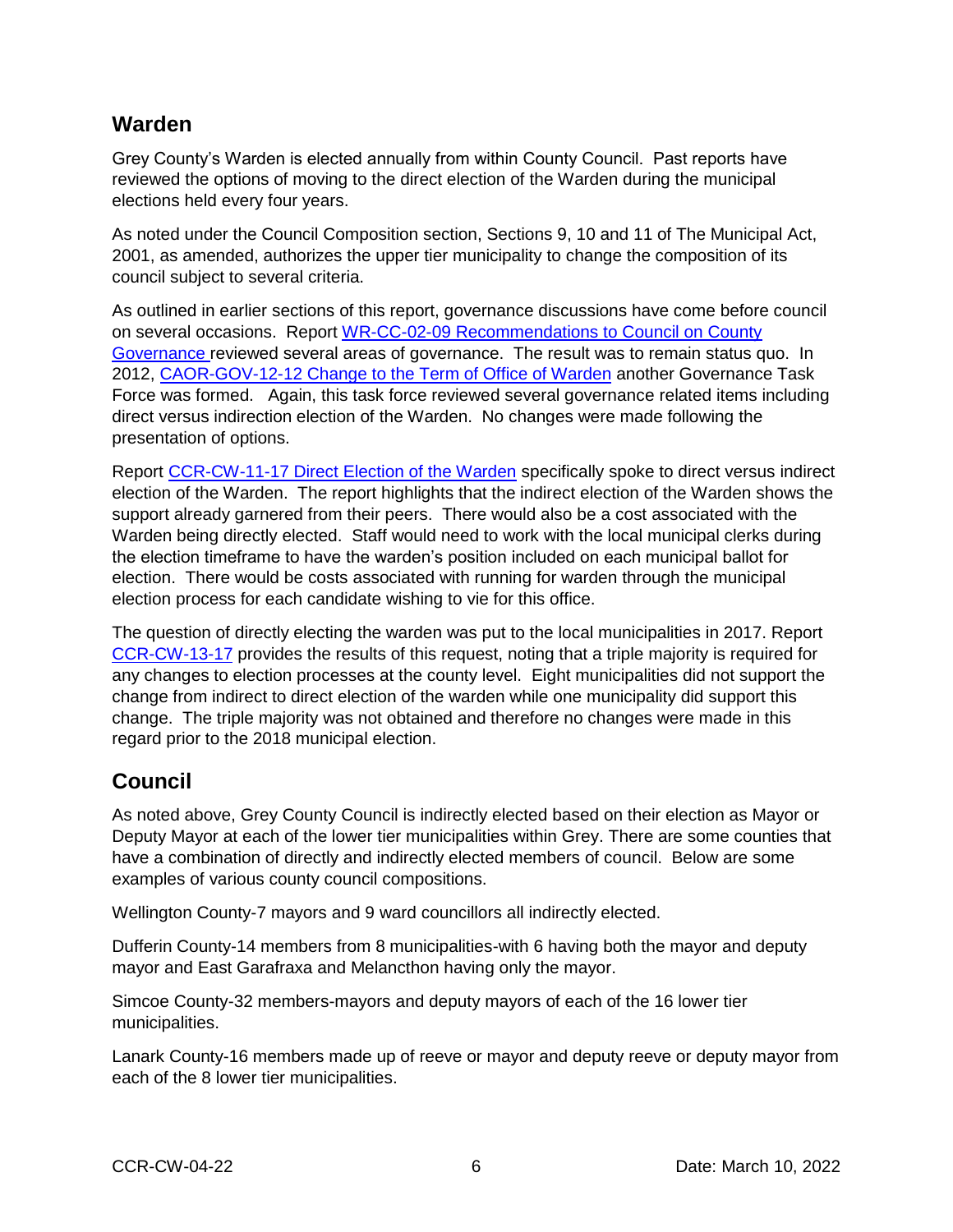Hastings County-mayors of the 14 lower tier municipalities

Middlesex County-mayors and deputy mayors of 7 of the 8 lower tier municipalities apart from the Village of Newbury

Oxford County-8 mayors of lower tier municipalities

Renfrew County-17 mayors from each lower tier municipality

Although not a County, for comparison purposes, Waterloo Region-regional chair, 8 directly elected members and 7 mayors of the local municipalities in the region

As one can see, while there are options related to upper tier governance, the predominant method of election is indirect based on elected office at the lower tier level.

Moving to direct election of the Warden or any part of County Council requires a triple majority. If changes were to be made to move to direct election of any member of Grey County Council, the requirements outlined in Sections 9, 10 and 11 of The Municipal Act would need to be in place prior to January 1, 2026, for the change to take place for the 2026 municipal election.

## Term of the Warden

Another governance topic that surfaces regularly is the term of the Warden. Currently the term of the Warden for Grey County is one year. Many reports have come forward in the past 10 plus years looking for support to change the term from one year to two years. All recommendations to date have not been supported by Council. The first report was in 2009 by then Warden Kevin Eccles. After a thorough review by the Governance Review Task Force, a report came forward recommending a two-year term of Warden. The report outlined the pros and cons of a one-year versus a two-year term. [WR-CC-02-09 Recommendations to Council](https://docs.grey.ca/share/s/6_8XlvXKQsemyncrkrqUfw)  [on County Governance](https://docs.grey.ca/share/s/6_8XlvXKQsemyncrkrqUfw). The recommendation was not supported by Council.

The next report was in 2012 by then CAO Lance Thurston [CAOR-GOV-12-12 Change to Term](https://docs.grey.ca/share/s/Tqu74idDROOwgTH0Si5rTQ)  [of Office of Warden](https://docs.grey.ca/share/s/Tqu74idDROOwgTH0Si5rTQ). The report outlined the pros and cons associated with a one year versus two-year term for Warden. Again, the report recommended that the term of the office of the Warden be changed to two years. This recommendation was defeated at County Council in a recorded vote. The most recent report [CCR-CW-08-17 Options for Composition of Council and](https://docs.grey.ca/share/s/r9TwYnkzRx6IRgrRWXhfgg)  [Term of Office of Warden](https://docs.grey.ca/share/s/r9TwYnkzRx6IRgrRWXhfgg) also spoke to the option of changing the term to a two-year term, but the status quo was recommended and supported by Council.

Looking at other upper tier municipalities, of the 20 surveyed, 12 have a one-year term while seven have a two-year term and Essex County has a four-year term.

The are no requirements within the Municipal Act that pertain to the term of the Warden. A resolution of Council and changes to the Procedural By-law are required prior to implementing any changes.

Staff recommend the term of the Warden remain at a one-year term at this time. Should the incoming council wish to make a change in this regard, staff would recommend that this change be made prior to the September 2024 to allow for the change to take place for the final two years of the council term.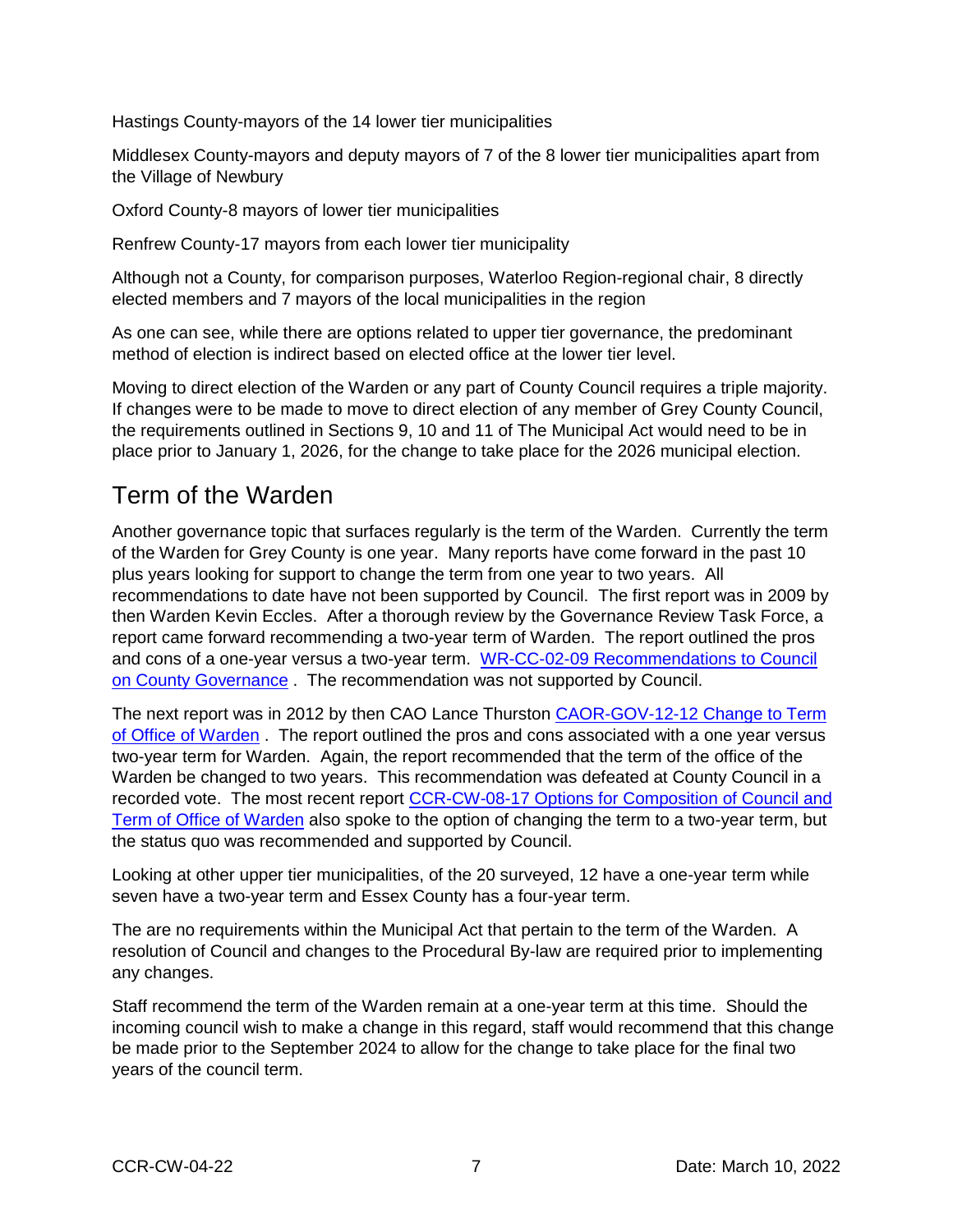## Establishing Wards

Section 222(1) of the Municipal Act, 2001 authorizes a municipality to divide or redivide the municipality into wards or to dissolve existing wards. This section further speaks to notice requirements if a by-law establishing/dissolving wards is passed, and avenues of appeal of such by-laws.

Ward boundary changes can also be brought forward by electors in a municipality through a petition. Section 223(1) outlines requirements related to petitions for ward boundary changes.

Section 222 of the Municipal Act does not outline the process for a review of ward boundaries and there is nothing in the legislation about criteria on establishing wards, so municipalities rely on court and Ontario Land Tribunal decisions for guidance in this regard.

One such decision was handed down from the Supreme Court of Canada, *[Reference re.](https://scc-csc.lexum.com/scc-csc/scc-csc/en/item/766/index.do)  [Provincial Electoral Boundaries \(Sask.\), 1991](https://scc-csc.lexum.com/scc-csc/scc-csc/en/item/766/index.do)* (*Carter* decision) . This judgement noted that "effective representation" is the standard for determining electoral boundaries in Canada. (Loopstra Nixon, 2). When deciding on subsequent cases about ward boundary by-laws, the Board considers this overriding principle of effective representation and whether the by-law achieves this.

Based on the structure of a county/upper tier government, (a municipality composed of multiple lower tier municipalities) a change to a ward system would be limited to having ward boundaries drawn in addition to the existing local municipal boundaries. There would then be representation from all the wards and the local municipalities. Ward councillors would be directly elected to County Council. Municipalities that have a "ward only" system are found only in single and lower tier governments.

Wellington County Council is the only county that staff are aware of that also have wards. Wellington County is made up of seven lower tier municipalities. There are also nine wards that are distinct from the local municipal boundaries. Its council is composed of seven mayors and nine ward councillors. Below is a graphic taken from Wellington's website showing the lower tier boundaries depicted by colours, and the ward boundaries outlined by a blue line.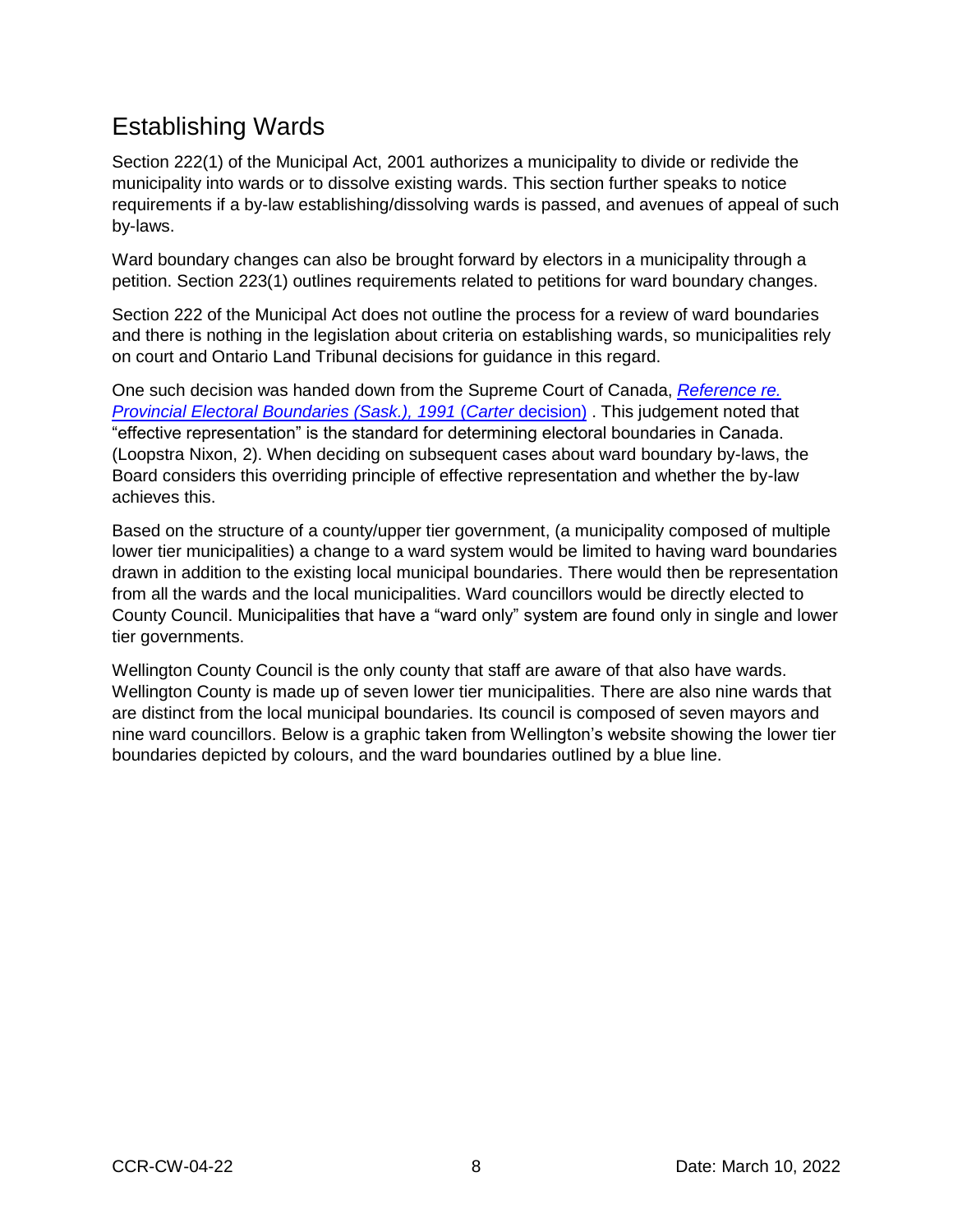

F:\LIS\Products\WardMap\2018\WardMap\_2018.mxd

#### [Map of Wellington County Ward Boundaries](https://www.wellington.ca/en/resident-services/resources/Planning/mappage/County-of-Wellington-Ward-Boundaries-Map---Sept-2021.pdf)

If a future Council wishes to consider establishing wards as a way to elect some or all members to County Council, considerations, and guiding principles during the development of a study and by-law could include:

- Agreed-upon guiding principles and objectives
- Representation by population
- Ensuring "effective representation" when designing wards. Do residents within the ward have an effective voice in decision making?
- Geography, community history and interests, minority representation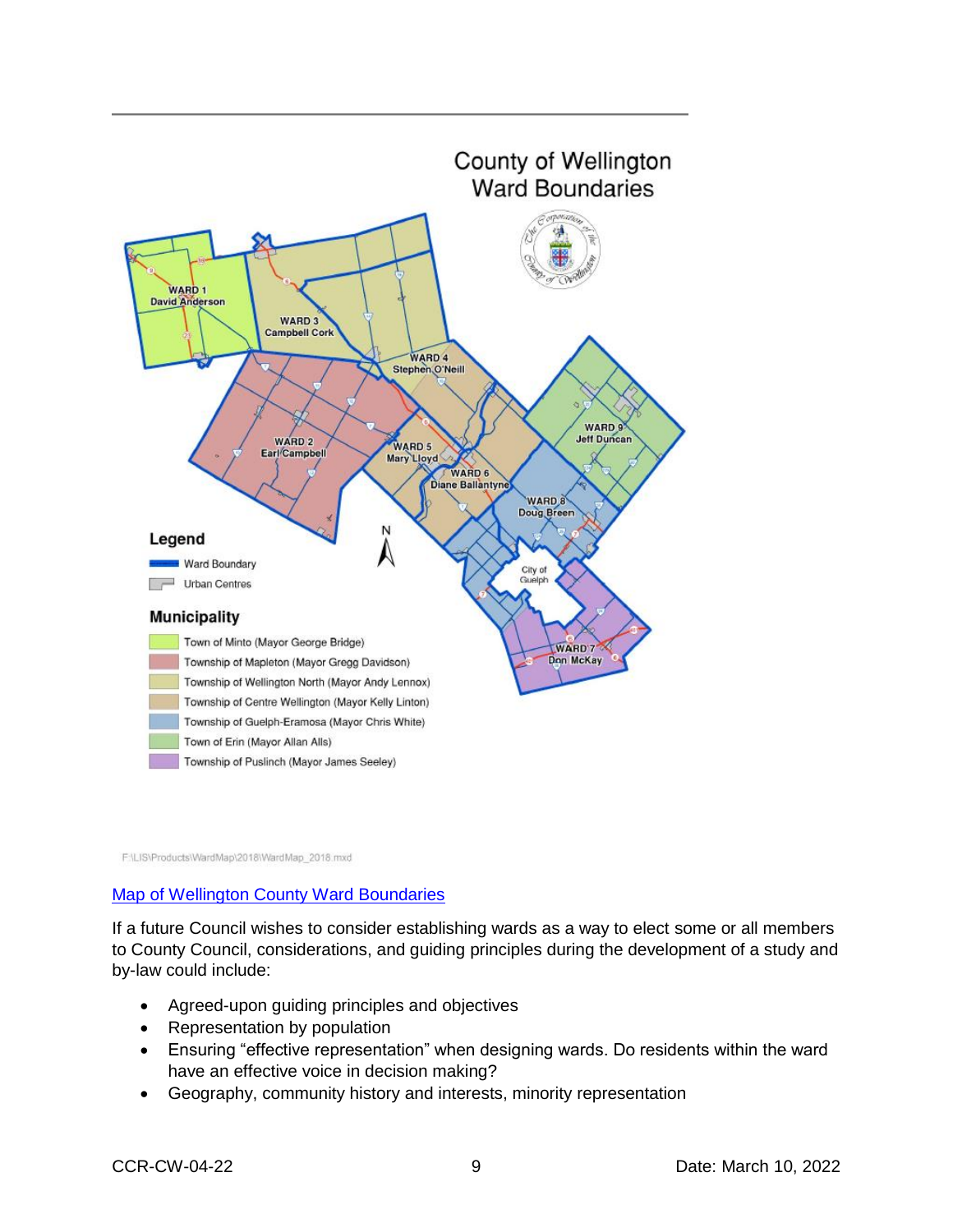- Natural or man made barriers/dividers acting as boundaries
- Recognizing density in relation to size of ward
- Ward boundaries that consider future growth projections and where growth is actually anticipated
- Sufficient and effective public consultation

The principles that are made a priority will vary between municipalities.

Public consultation is not explicitly required by the Municipal Act but is a best practice. The Ontario Land Tribunal (OLT) expects that the public be involved in a ward boundary process should there be any appeal of such a by-law.

If a by-law establishing wards was enacted prior to January 1 in an election year, it would come into force on the day the new council of the municipality is organized (assuming no appeals were filed or appeals were withdrawn). If it were enacted after January 1 in an election year, it would come into force following the second regular election.

There is significant time and resources that need to be dedicated to forming ward boundaries. Should there be interest in moving forward with such a change, staff would likely recommend that an external resource be used to assist with ward boundary design.

## Meeting Structure

Prior to the change to the Committee of the Whole structure in 2017, Grey County operated on a standing committee structure. There were 4 standing committees which reported to County Council:

- Corporate Services (Finance, Clerk's, CAO, IT, Human Resources)
- Social Services (Social Services, Long-Term Care and Housing)
- Planning and Community Development (Planning, Economic Development, Tourism and Grey Roots)
- Transportation and Public Safety (Transportation and Paramedic Services)

Typically, these committees each met once per month, with second additional meetings scheduled on an as needed basis. Though the length of each meeting could vary considerably throughout the year, the length was generally 2 – 4 hours per meeting.

Each Committee had a Chair and Vice Chair, who were elected by the Committee annually. Membership was either 9 or 10 members, with the Warden serving on all four standing committees. Every municipality was represented on each Committee, with the Mayors and Deputy Mayors each sitting on two committees. There were also a number of ad hoc or sub committees that reported to their respective standing committees (i.e., Tourism Advisory Committee, Economic Development Advisory Committee, Accessibility Advisory Committee, Building Task Force, etc.)

County Council meetings were held the first Tuesday of each month, and the minutes from the standing committees were brought forward to Council for endorsement of recommendations.

In January 2017, the Committee of the Whole pilot project commenced for a period of six months. In May 2017 recommendation CW106-17 was supported to continue with the Committee of the Whole structure on a permanent basis. The change to Committee of the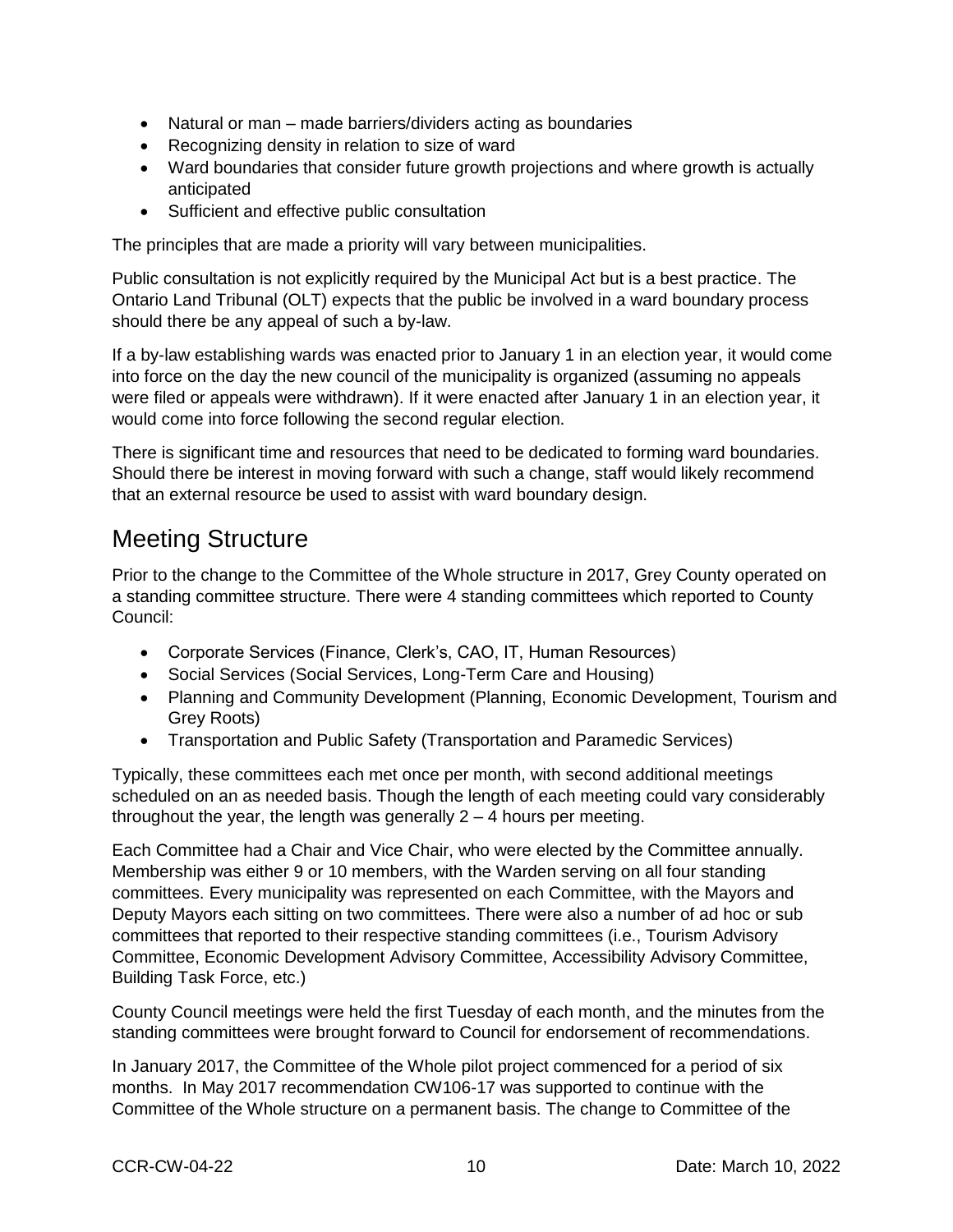Whole was made in response to an expressed desire by Councillors for:

- The opportunity to participate fully in the discussions surrounding all business
- Positions on task forces or working groups to be available regardless of standing committee membership,
- Chairs positions being filled from as many different municipalities as possible
- Making more efficient use of Council time by moving to a consent agenda format.

Since the change in structure has been made, members have occasionally expressed desire to move back to the standing committee structure. A motion was brought forward October 12, 2017, to reconsider continuing the Committee of the Whole structure. When the matter was reconsidered by Committee on October 26, 2017, it confirmed the original direction to continue using the Committee of the Whole structure. The minutes from this meeting can be found at this [link.](https://docs.grey.ca/share/s/LkwqCCbzQBy2Z6hDMz1CTA) Moving back to standing committees has also been raised during strategic planning discussions, though there has never been enough support to change the current structure.

Should Council wish to make the move back to standing committees, staff would likely recommend a different structure than the one used previously. Recommendations may include items such as:

- a. Changing the number of standing committees and/or the departments that report to each. For example, Planning, Economic Development, Culture and Tourism and Transportation may benefit from reporting to the same standing committee, and Housing, Social Services and Paramedic Services could form a Human Services committee.
- b. Membership would be limited to 5-8 members per standing committee to not have a quorum of Council
- c. Scheduling standing committee meetings once per month to reduce conflicts and make best use of members' time
- d. Continuing to use the consent agenda during standing committee meetings for information reports or reports requiring little explanation or discussion.
- e. Allowing all Council members to be eligible for all sub-committee and task force appointments
- f. A mandatory sunset clause of two years for membership on a standing committee to ensure that each councillor has the ability to sit on all four standing committees

There are no Municipal Act requirements for a change from Committee of the Whole to Standing Committees or vice versa. Changes would be required to the Procedural By-law.

The estimated timeframe to move from one to another would be 6 months.

Staff would recommend continuing with the Committee of the Whole structure based on the efficiencies that have been realized from the change, and the lack of support in previous years to move back to standing committees.

Below are links that offer insight and history on the Committee of the Whole pilot that was undertaken in 2017.

[CCR-CW-14-17 Committee of the Whole/Standing Committee Review](https://docs.grey.ca/share/public?nodeRef=workspace://SpacesStore/b6412d22-422d-4b32-97cb-e7a6891f6d7e)

[CAOR-CW-10-17 Committee of the Whole Pilot Evaluation](https://docs.grey.ca/share/s/_A8MJnpTQbSNjq1aPletyg)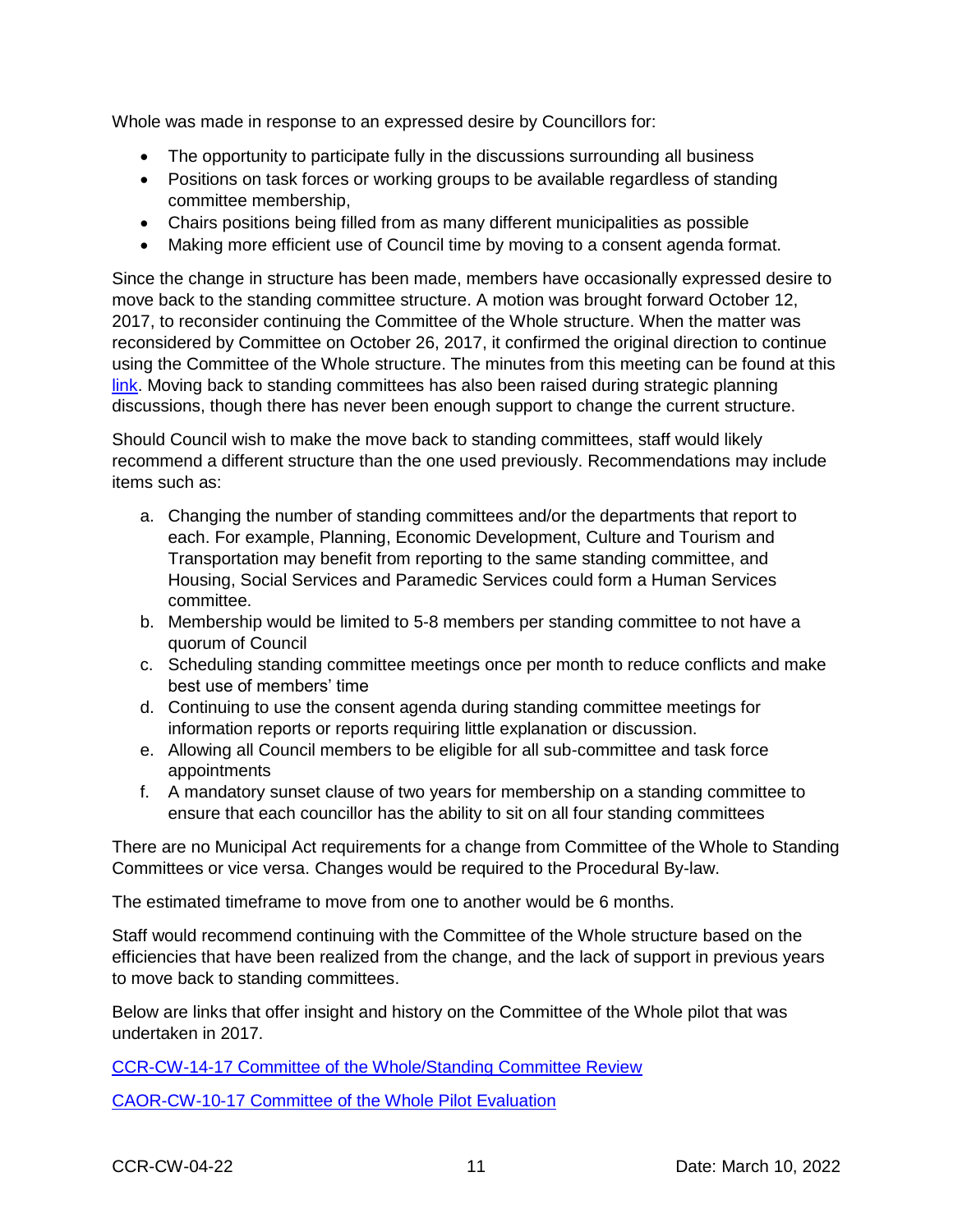#### Public Access/Public Participation

The question of including public comments or question periods was the subject of a report in 2018 [CCR-CW-09-18 Public Comment-Question Periods.](https://docs.grey.ca/share/public?nodeRef=workspace://SpacesStore/7b214e88-5650-4720-be62-9736c3cd2b7f) Currently the County has a very robust delegation process, allowing individuals, businesses, not-for-profit organizations amongst others to speak to Committee of the Whole or sub-committees on a variety of topics. Several sub-committees over the past two years are examples of this being the Hanover-Owen Sound Task Force and the Health Care Funding Task Force, both of which saw several community stakeholders delegate to the committees on a variety of topics in order to inform new policies or policy changes.

The research from 2018 is still relevant today. At that time, staff reached out to both local municipalities in Grey County as well as several counties across the province. As noted in report CCR-CW-09-18, it was clear that the majority of municipalities who include a public comment or question period are lower tier municipalities. This is not a common practice at an upper tier municipality with Dufferin County being the only county with this practice. Many of Grey County's member municipalities have implemented this process as part of recent procedural bylaw changes over the past few years.

At the time of writing the 2018 report, staff requested background as to why this process was implemented at the local municipality. Most responses indicated that this was the closest level of government to the citizens which delivers the day to day needs of residents including water, garbage, taxes, and building services to name a few.

While Grey County does deliver some day-to-day services such as roads, overall, our services are more general in nature and have a broader base across the entire county such as social services, paramedic services, housing, and long-term care.

As noted earlier, Grey County has a very good delegation process, where delegations present at most Committee of the Whole meetings on a variety of topics. Delegations allow notice to residents on topics of interest as they are included, along with the presentations, in the agenda package. This allows residents interested in a particular topic to tune in and hear what is presented as well as the comments and questions from council members and staff. It also allows council to request follow-up if needed on any item such as a staff report. Public comment or question periods would not allow for any advance notice of the questions as most processes have the timelines closing just prior to the start of a council meeting and do not allow for questions or comments from council.

There are other ways to communicate and ask questions of our elected officials including email, phone call and in-office visits that allow residents to feel in touch with their elected officials.

Should a change in direction related to permitting public comments/questions periods be provided, the following will need to be considered:

- Comments/questions outside of the County's purview
- Frivolous or vexatious comments
- Public criticism of council or staff
- Repetitive questions/comments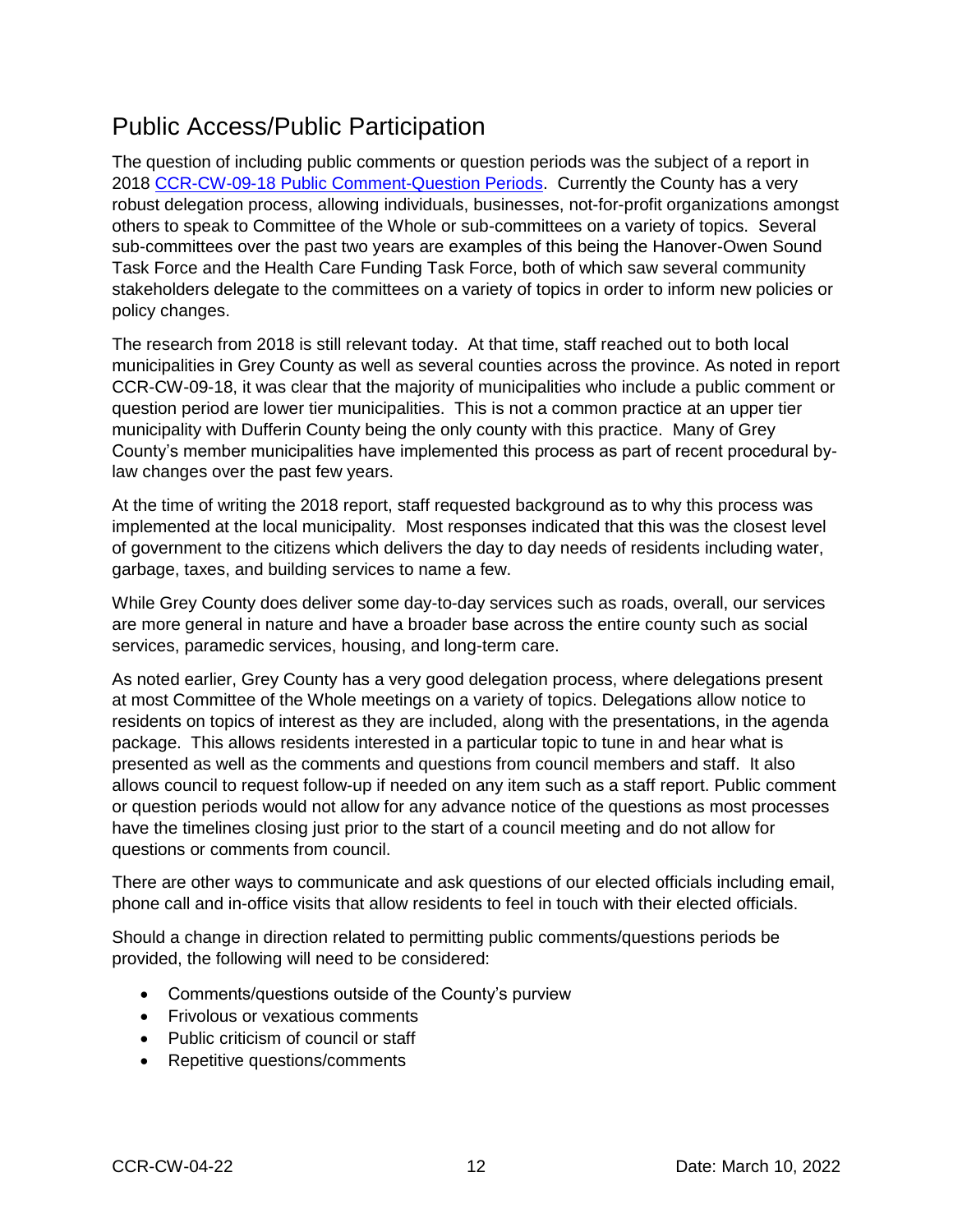Changes to this process do not have any requirements within the Municipal Act. A resolution from Council and changes to the Procedural By-law are required prior to implementing this change.

Staff would recommend that public question period/public comments not be included as part of the County's Procedural By-law at this time.

# Legal and Legislated Requirements

Many of these changes and how they can be achieved are outlined in the Municipal Act, 2001 as amended. Many have timelines associated with them relative to the municipal election cycle. As well, some other changes require triple majority approvals.

The County's Procedural By-law guides our meeting processes. Should changes, which don't have any legislative timelines be requested, changes to the Procedural By-law would need to be made prior to the implementation of these changes.

## Financial and Resource Implications

There are no financial considerations related to any changes in weighted voting or the term of the Warden.

Ward Review – Funds would be required for an external study on boundary/ward development.

Meeting/Committee Structure – The current Committee of the Whole system costs less in both mileage and per diems than the previous standing committee system did because there are now less meetings to attend:

Committee of the Whole & Council: 18 councillors x 2 meetings per month

Standing Committees & Council: 17 councillors x 3 meetings per month + Warden x 5 meetings per month

There were also additional annual honourariums for the chairs of each of the standing committees.

Staff time would be involved in updating the Procedural By-law and developing policies associated with public participation or question periods. This would be included in the annual operating budget.

The County currently does not participate in the municipal election held every four years. Should a change from indirect to direct election occur, there would be costs associated with having Grey County Council candidates on the ballots of each lower tier municipality. At this time, staff do not have an estimate as to the costs associated with this. Should this be the direction from Council in the future, a report would be brought back outlining the financial implications of such direction.

# Relevant Consultation

☒ Internal CAO